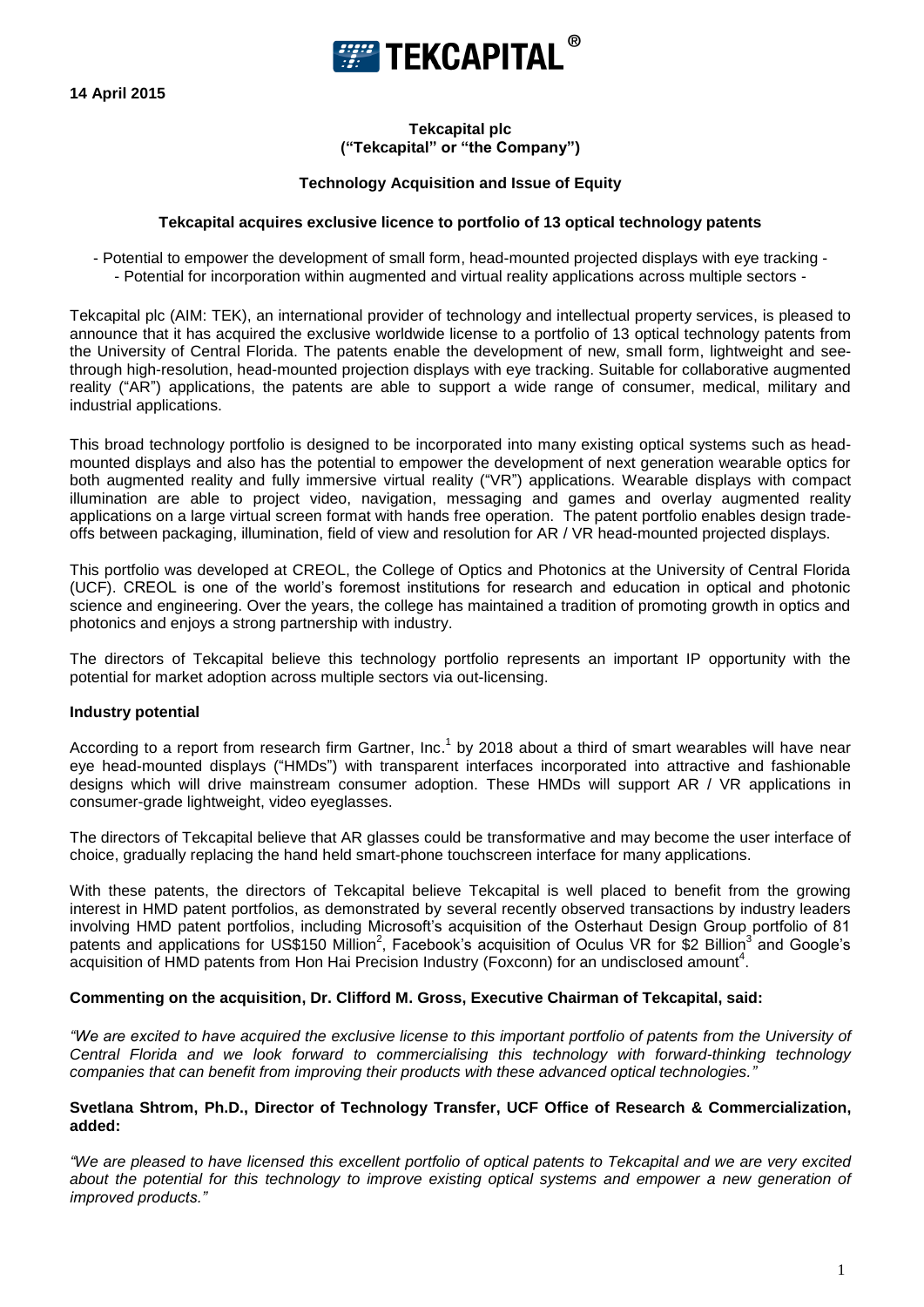

Tekcapital will issue 479,060 new ordinary shares ("Consideration Shares") to the UCF for the acquisition of the exclusive license to this portfolio of 13 patents and provide a portion of the future revenue generated from the portfolio to the university.

Application will be made for the Consideration Shares to be admitted to trading on AIM, which is expected to become effective on or around 24 April 2015. The Consideration Shares will rank pari passu with the Company's existing ordinary shares in issue.

Following the issue of the Consideration Shares later this month, Tekcapital will have in issue 23,928,579 ordinary shares of 0.4p each with one voting right each. The Company does not hold any ordinary shares in treasury. Therefore the total number of ordinary shares and voting rights in the Company will be 23,928,579. This figure may be used by shareholders in the Company as the denominator for the calculations by which they will determine if they are required to notify their interest in, or a change to their interest in, the share capital of the Company under the FCA's Disclosure and Transparency Rules.

#### **For further information please contact:**

**University of Central Florida +1407 882 1576** Christa Santos **Christa.Santos@UCF.edu**

**Allenby Capital Limited (Nominated Adviser & Joint Broker) +44 (0)20 3394 2972** Jeremy Porter / Alex Brearley

**Optiva Securities Limited (Joint Broker)**<br>
Jeremy King / Vishal Balasingham<br> **ieremy King @optivasecurities.com Jeremy King / Vishal Balasingham** 

**FTI Consulting, LLP**<br>
Chris Lane / Emma Appleton / Roger Newby<br> **tekcapital@fticonsulting.com**<br> **tekcapital@fticonsulting.com** Chris Lane / Emma Appleton / Roger Newby

**Tekcapital Plc +1 305 200 3450 Ext 305** Clifford M. Gross **[cgross@tekcapital.com](mailto:cgross@tekcapital.com)**

## **Tekcapital plc - The** *World's Largest University Network for Open Innovation*

Tekcapital helps clients profit from new, university-developed intellectual properties. With our proprietary discovery search engine, linked to 4,000+ universities in 160 countries, coupled with expert scientific review, we provide a turn-key service to make it easy for clients to find and acquire the IP they need to create a competitive advantage. Tekcapital plc is listed on the AIM market of the London Stock Exchange (AIM: symbol TEK) and is headquartered in Oxford, in the UK. For more information, please visit [www.tekcapital.com](http://www.tekcapital.com/)

### **About the UCF Center for Innovation & Entrepreneurship**

The University of Central Florida Center for Innovation & Entrepreneurship (UCF CIE) is a university wide program consolidating and coordinating major innovation and entrepreneurship support activities with the objectives of: Education, Research and Outreach. Its goal is to leverage university and regional partnerships to create an effective entrepreneurial support infrastructure in the Central Florida Region, with a mission to promote innovation, wealth creation, and economic vitality. The UCF CIE programs include: Florida Small Business Development Center at UCF, GrowFL, UCF's Business Incubation Program, Center for Entrepreneurial Leadership, Innovation Corps (I-Corps), Office of Technology Transfer, and the Venture Accelerator. Connect at [cie.ucf.edu](file:///C:/Users/jbenne1/AppData/Local/Microsoft/Windows/Temporary%20Internet%20Files/Content.Outlook/3R9X4KQA/cie.ucf.edu) 

--------------------------------------------------

Cited References

- 1. <http://www.gartner.com/newsroom/id/2941317>
- 2. [http://techcrunch.com/2014/03/27/microsoft-paid-up-to-150m-to-buy-wearable-computing-ip-from-the-osterhout](http://techcrunch.com/2014/03/27/microsoft-paid-up-to-150m-to-buy-wearable-computing-ip-from-the-osterhout-design-group/)[design-group/](http://techcrunch.com/2014/03/27/microsoft-paid-up-to-150m-to-buy-wearable-computing-ip-from-the-osterhout-design-group/)
- 3. [http://techcrunch.com/2014/03/25/facebook-to-buy-oculus-vr-maker-of-the-rift-headset-for-around-2b-in-cash-and](http://techcrunch.com/2014/03/25/facebook-to-buy-oculus-vr-maker-of-the-rift-headset-for-around-2b-in-cash-and-stock/)[stock/](http://techcrunch.com/2014/03/25/facebook-to-buy-oculus-vr-maker-of-the-rift-headset-for-around-2b-in-cash-and-stock/)
- 4. [http://www.augmentedrealitytrends.com/augmented-reality/augmented-reality-display-patents-of-foxconn-is-now](http://www.augmentedrealitytrends.com/augmented-reality/augmented-reality-display-patents-of-foxconn-is-now-google-property.html)[google-property.html](http://www.augmentedrealitytrends.com/augmented-reality/augmented-reality-display-patents-of-foxconn-is-now-google-property.html)